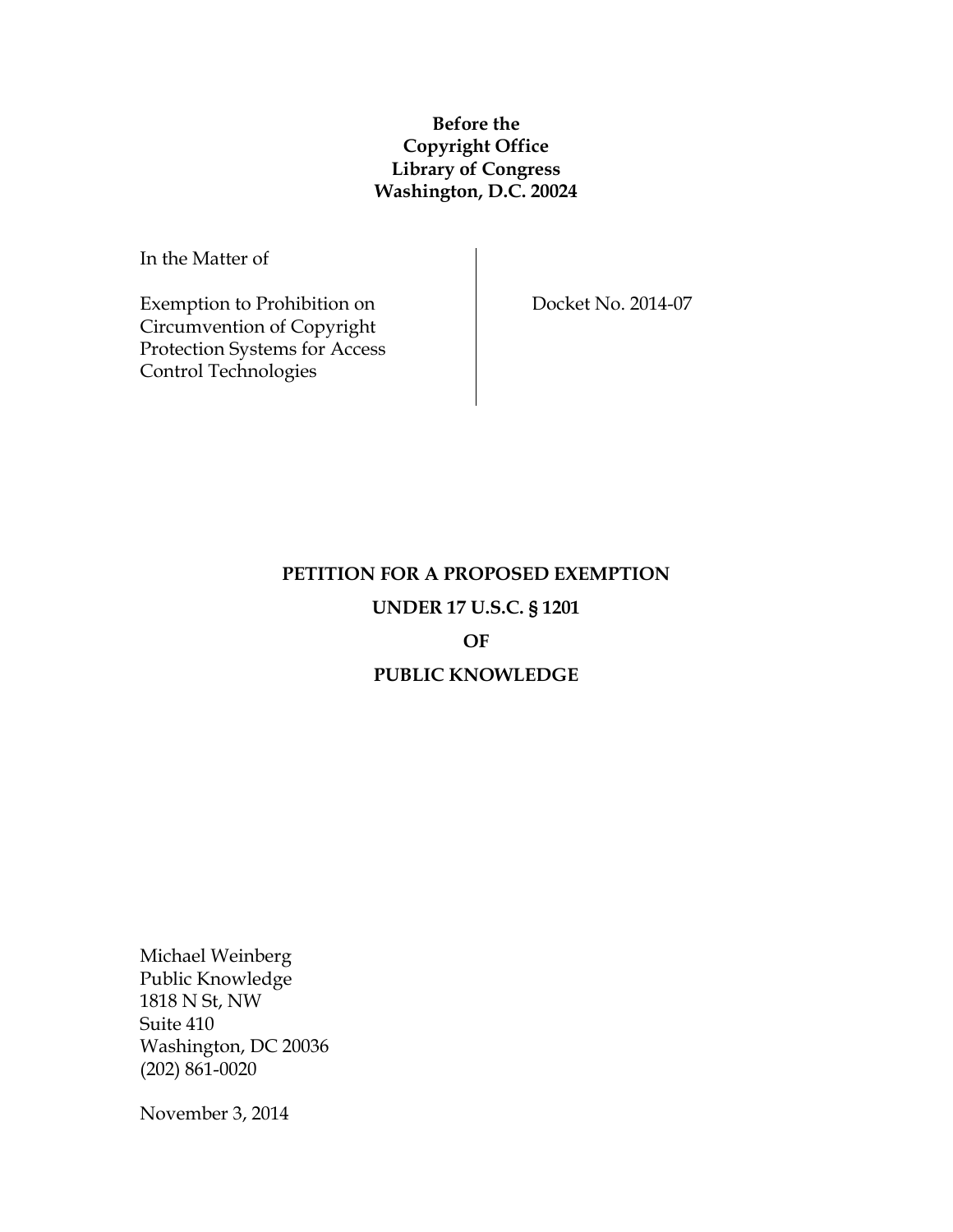# **Table of Contents**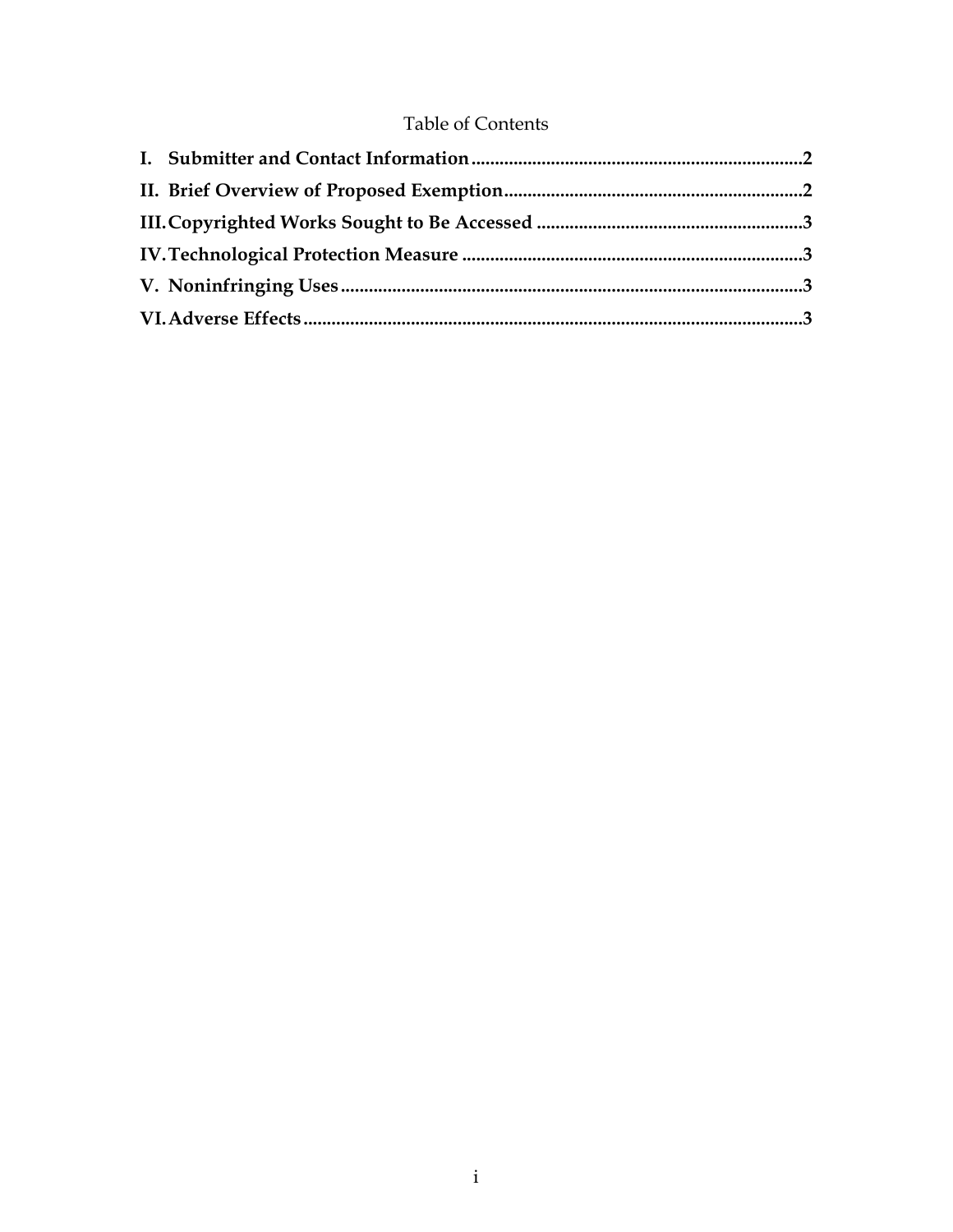#### **I. Submitter and Contact Information**

This proposal is respectfully submitted by Public Knowledge ("Proponent"). Our contact information is as follows:

Public Knowledge 1818 N St, NW Suite 410 Washington, DC 20036 202-861-0020 mweinberg@publicknowledge.org

#### **II. Brief Overview of Proposed Exemption**

Proponent seeks an exemption for users of 3D printers that are protected by control technologies when circumvention is accomplishes solely for the purpose of using non-manufacturer approved feedstock in the printer. The technological protection measure ("TPM") can vary from machine to machine, but can be broadly defined as a software-reliant verification method that prevents the printer from accepting non-manufacturer-approved feedstock.

3D printing, or additive manufacturing, refers to a family of technologies that can be used to build physical objects from digital files. While the precise technologies used to achieve this process vary, all make use of consumable feedstocks in order to build the object. This is similar to the way that traditional 2D printing technologies vary, but all 2D printers rely on some sort of consumable input (such as toner) in order to print images and words on the page.

Many 3D printer manufacturers also sell feedstocks, or maintain an authorized network of feedstock vendors. In some cases manufacturers use TPMs, such as verification chips, in order to prevent printers from using nonapproved stocks. This exemption would allow users of 3D printers to make use of feedstocks of their choice without fear of violating 17 U.S.C. § 1201. While copyright-protected software is involved in the verification process, it is

2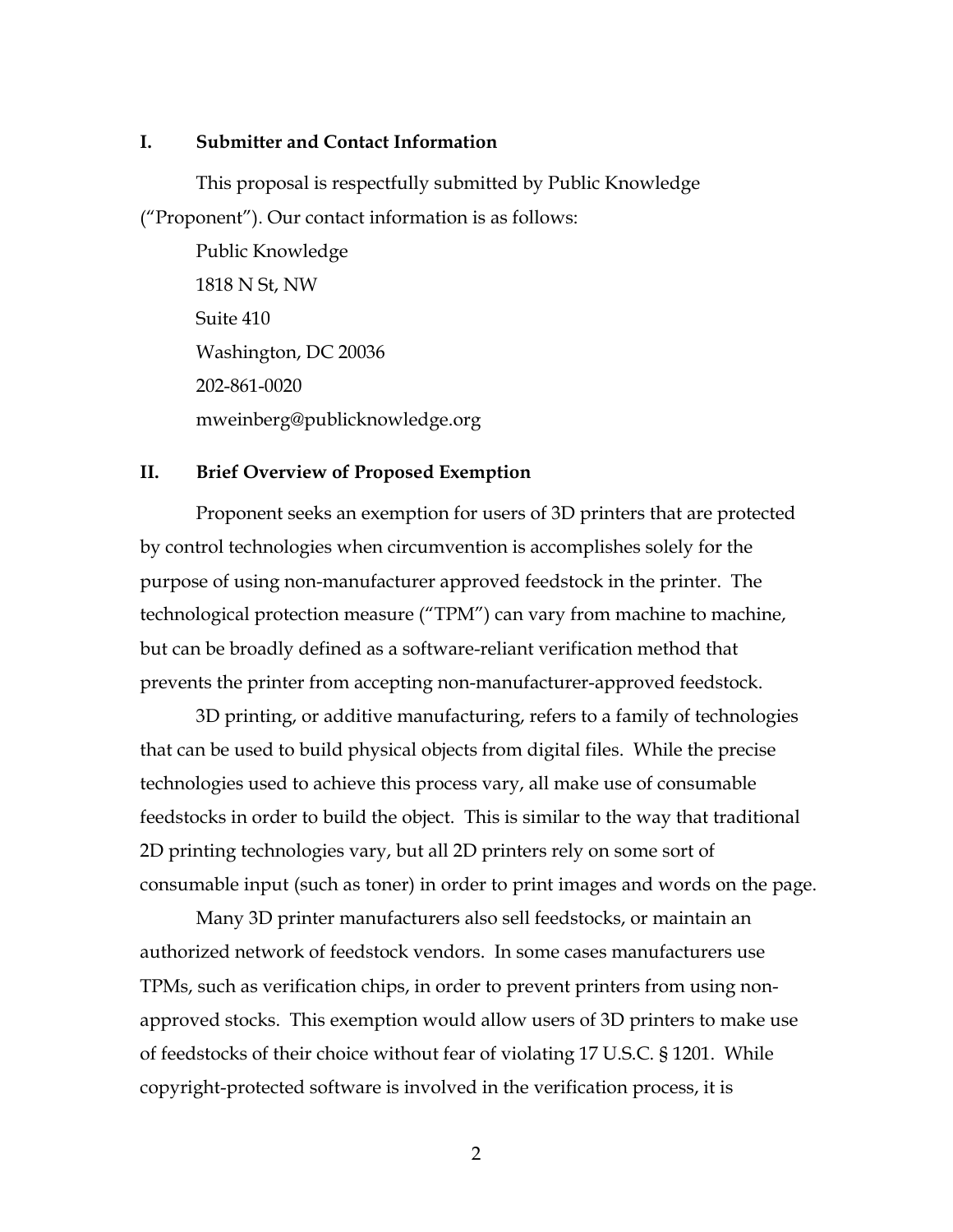incidental at best to the larger activity of allowing users of 3D printers to make use of the feedstock of their choice.

#### **III. Copyrighted Works Sought to Be Accessed**

Users of 3D printers who seek to make use of non-authorized feedstocks may need to access copyrighted controller programs or programs designed to prevent non-authorized feedstock use.

#### **IV. Technological Protection Measure**

The TPM at issue is any technology used by printer manufacturers to digitally verify the origin of feedstock.

#### **V. Noninfringing Uses**

The noninfringing use at issue is the access of programs designed to prevent the use of non-authorized feedstocks in 3D printers. As noted by the Sixth Circuit in *Lexmark International, Inc. v. Static Control Components, Inc*.*,* 387 F.3d 522 (2004), Congress did not intend for the DMCA to prevent consumers from using lawfully acquired consumer goods. The mere fact that copyrightprotected programs are accessed in the use of a 3D printer or are used to verify feedstock in a 3D printer should not grant manufacturers the ability to control the use of those printers. While manufactures are free to condition offers such as warranties on the use of approved feedstocks, as well as obtain patents on specific feedstocks, it is improper for them to rely on Section 1201 to prohibit users of 3D printers from using alternative feedstocks.

#### **VI. Adverse Effects**

Interoperability, innovation, and consumer value are all negatively impacted by manufacturer-imposed feedstock restrictions in 3D printers. Through the interoperability provision of the DMCA and in the record surrounding its passing, Congress sought to prevent the DMCA from

3